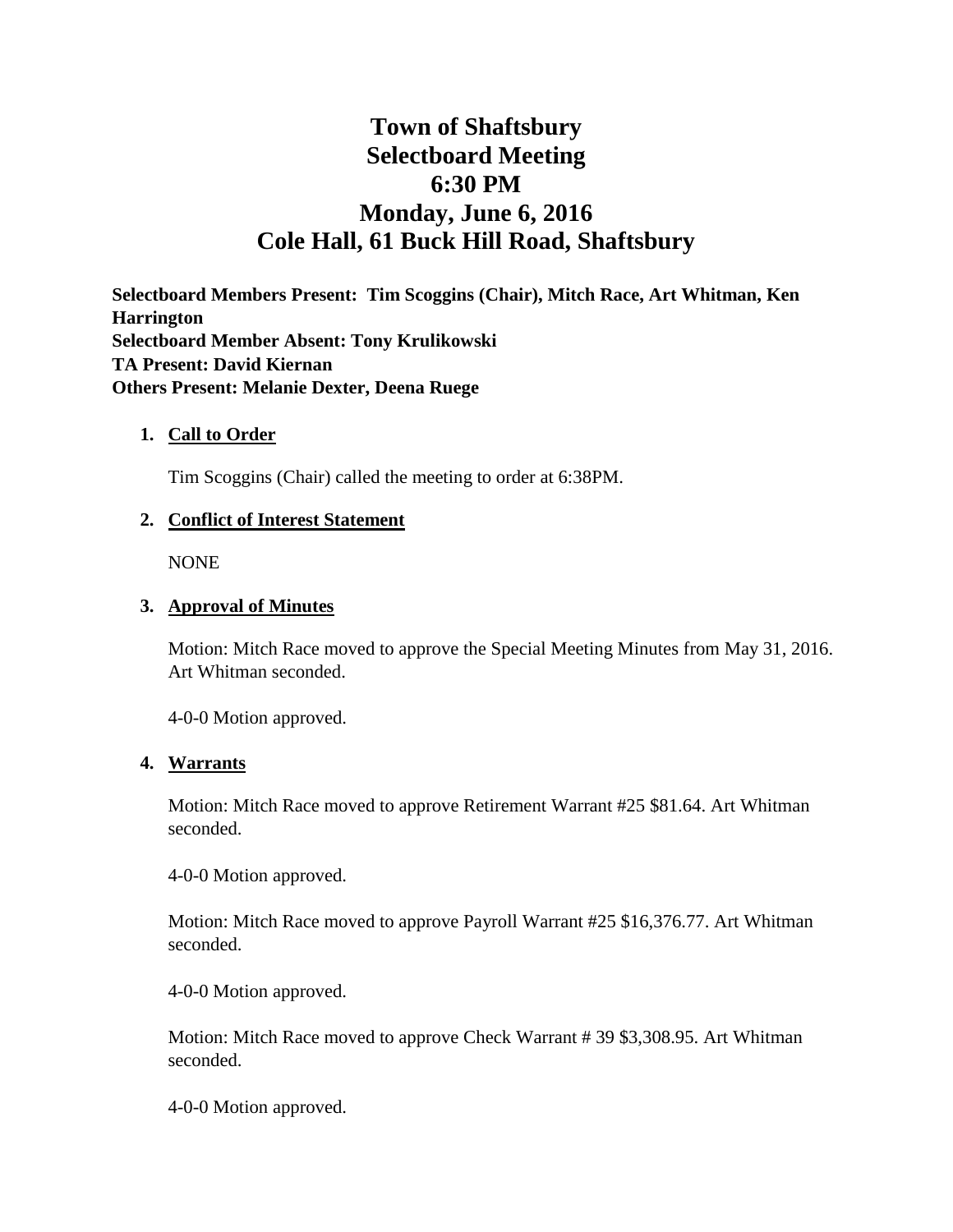### **5. Announcements**

Mitch Race thanked everyone who attended the Shaftsbury Ordinary Hero celebration at the Galusha Homestead to honor George and Brenda Keen for their many contributions to the Town of Shaftsbury, the County of Bennington and State of Vermont.

## **6. Public Comments**

NONE

# **7. Treasurer's Report**

Melanie Dexter came before the Selectboard and asked the Board to adopt a resolution to appoint Joan Vargo as Assistant Treasurer and add her as a secondary signatory on the Town's bank accounts.

Motion: Mitch Race moved to appoint Joan Vargo as Assistant Treasurer and to add her as a signatory to the bank's bank accounts. Art Whitman seconded.

4-0-0 Motion approved.

Ms. Dexter then presented a brief report on the Town's cash flow, indicating that there was an overpayment on the Mt. Anthony Union District #14 school portion of the tax payments and a refund has now been credited to the Town's account. This is an adjustment that occurs every year after the Grand List is finalized. Ms. Dexter said that there would also be a refund from Shaftsbury School. Tim Scoggins asked if this money would be transferred to the general fund or if it was for school purposes. Ms. Dexter replied that these funds are applied to a "school liability" and that this was not a cash windfall. However, Ms. Dexter said that it would allow for the Town to delay drawing on its Line of Credit this year, saving on potential interest paid.. Ms. Dexter went on to say that because of the mild weather during the winter this year and some staffing changes, the Town will be under budget for this fiscal year.

# **8. Road Foreman Report**

Steve Washburn was not in attendance and David Kiernan gave the Road Foreman report in his absence. Mr. Kiernan said that the crew is busy ditching and grading the roads and the crew is also preparing to install culverts on East Road, but is waiting on word from the State on funding for that project prior to commencing work. Mr. Kiernan said that the crew is staying on an eight-hour schedule for the season and there's been no objection from his (the Town Administrator's) office regarding that request.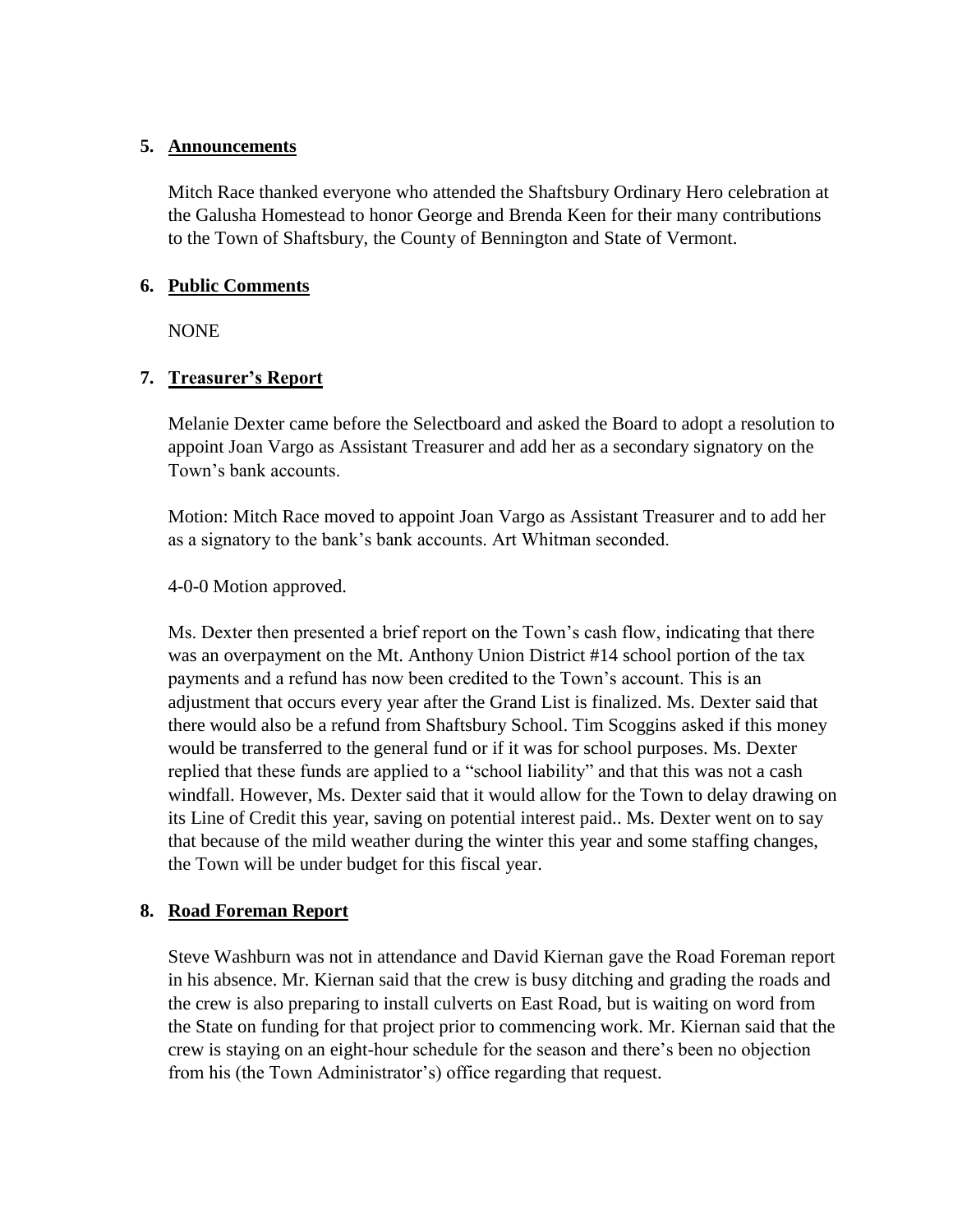Mr. Kiernan went on to say that talks with Norm LeBlanc regarding sharing equipment and personnel with the Village of North Bennington are on-going.

Tim Scoggins inquired when road projects would begin and Mr. Kiernan said that the East Road project would begin when State funding had been approved. Mr. Kiernan said that bids for the East Road project would be opened later in the meeting. Mr. Kiernan reported that Peckham Industries was looking to schedule the work on Harvest Hills, Hewitt Drive, and Paran Acres, but first wanted to see if their firm had won the bid for East Road in order to accommodate the movement of equipment.

Tim Scoggins asked about improvements to gravel roads and David Kiernan said that Ehrich Road and Bahan Road would be completed this fiscal year. Murphy Hill and Airport Road (from Cider Mill to the bridge) would be completed this season.

Art Whitman received a thank you on the work on North Road and said that some residents had indicated that Cold Spring Road could use chloride treatment.

# **9. Cleveland Park – Howard Park Safety Inspection/Insurance/Risk Management**

Deena Ruege, Chair of the Recreation Committee, was in attendance to inquire about the results of the Risk Management analysis performed by the Town's insurance company. David Kiernan said that he did not have a report back yet but that they had gone through the parks last week. Mr. Kiernan said that the insurance representative indicated that the slide at Cleveland Park must go. Mr. Kiernan went on to say that the future of the equipment at both Cleveland Avenue and Howard Park would need to be weighed against the cost of upgrading surfacing under and around existing structures, moving equipment, and making the swings safer. Mr. Kiernan said that he is beginning to look into appropriate materials for the "fall-zones" but he is waiting on the final report to make any decisions. Mr. Kiernan said that there's the possibility of either moving or removing equipment until proper playgrounds can be constructed but that the liability is too great for the parks to stay "as-is." Mr. Kiernan also reported that required fencing at Cleveland Avenue Park may not be as extensive as originally assumed.

Mr. Kiernan said that there will be enough money to cover the most basic improvements but that outside contractors would likely need to be hired to do the work. It was agreed that making the parks safer is a top priority.

Deena Ruege then asked about the progress of the well at Howard Park. David Kiernan replied that Frost Wells would be on site in the morning to finish the project out. Mr. Kiernan said that final permits from the State are forthcoming and that an installation of a UV filtration system is the next step in the process. Art Whitman asked who will be doing the final grading and landscape work. Mr. Kiernan said that there are limits to what the road crew can do and that the Town may need to hire an outside company to "clean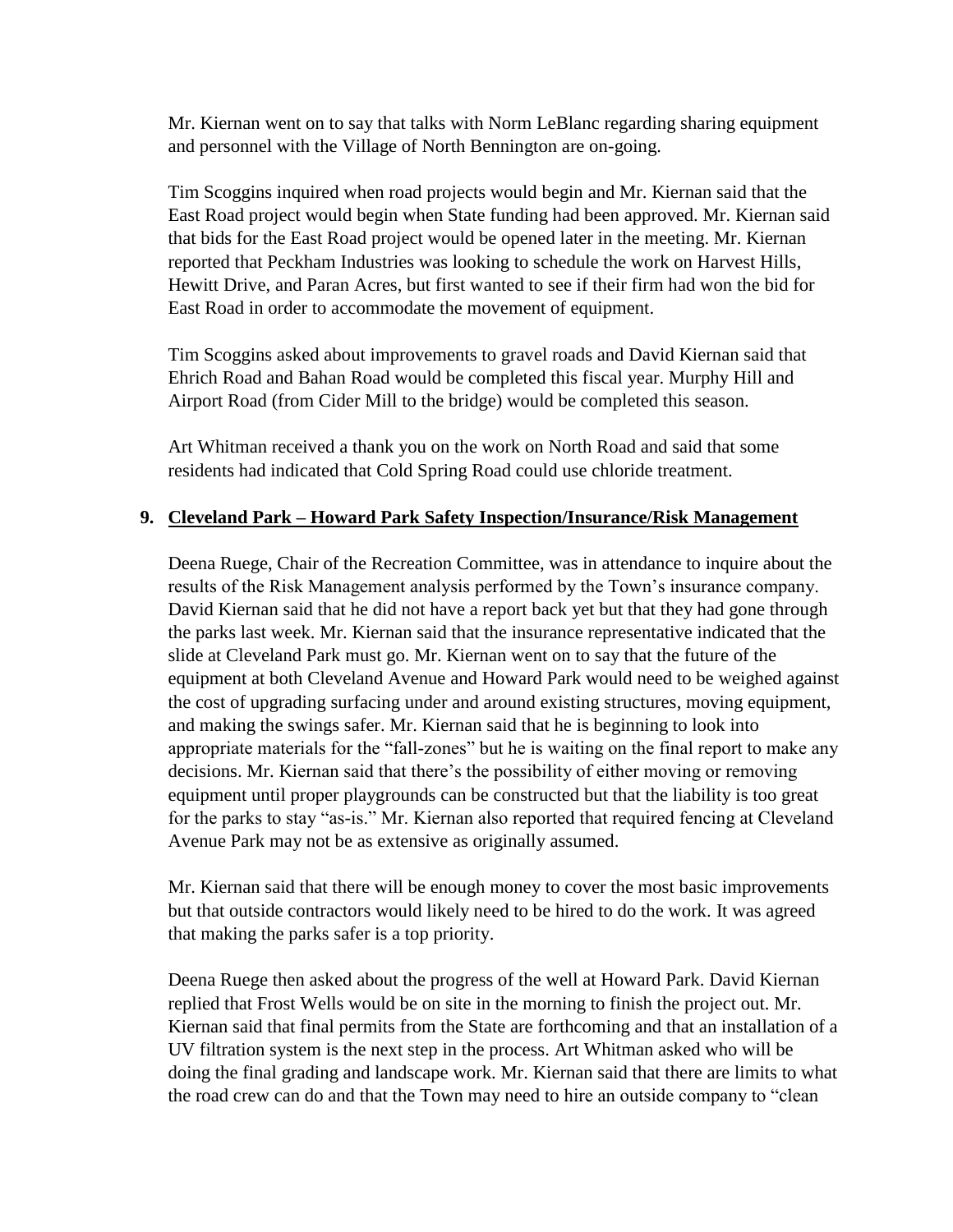things up". Mr. Kiernan said that once the UV system is installed, water can be turned on and the toilets can be used again.

## **10. Town Insurance Renewals (Non-Medical)**

Mr. Kiernan reported that he did not have the final documents from David Newell at Wills Insurance but that the item could be addressed at the next regular meeting.

# **11. PFOA Testing at Town Landfill per State**

Tim Scoggins informed the Selectboard that the State would like the monitoring wells at the former landfill site tested for PFOAs. Mr. Scoggins went on to say that the Town has contacted KAS regarding proper handling procedures for the water samples and then the testing for PFOAs will occur. Mr. Scoggins said that there is a real possibility that PFOA will show up in the wells and that he had already spoken with Alice Miller about keeping the State involved following the results.

# **12. Property Purchase North Road - Update**

Tim Scoggins reported that the Town has discovered a title defect on the 510 North Road property which involves an Estate and that the matter will need to be resolved in Probate Court before the closing is held.

# **13. New Town Garage – Morton Buildings**

Tim Scoggins stated that the Board had met with Jason Dolmetsch of MSK Engineering last week and that the Board had decided (by motion) to engage MSK to form a site plan contingent upon the closing of the North Road property. Mr. Scoggins said that even though there is now a delay on the purchase of that property, the Board is still seeking a bond vote in November for the construction of the garage, and he asked that the motion be revisited to remove the contingency. Mr. Scoggins said that confidence is still high that the purchase will close and that MSK should move forward on the site plans.

Motion: Mitch Race moved to remove the contingency to purchase the North Road property prior to allowing MSK to produce a preliminary site plan for the transfer station and proposed garage at a cost not to exceed \$5,000.00. Tim Scoggins seconded.

Art Whitman stated that he was concerned that the surveyors may need to set up on the 510 North Road property not yet owned by the Town. David Kiernan talked to Jason Dolmetsch and he said that they can work around the private property for the time being'

4-0-0 Motion approved.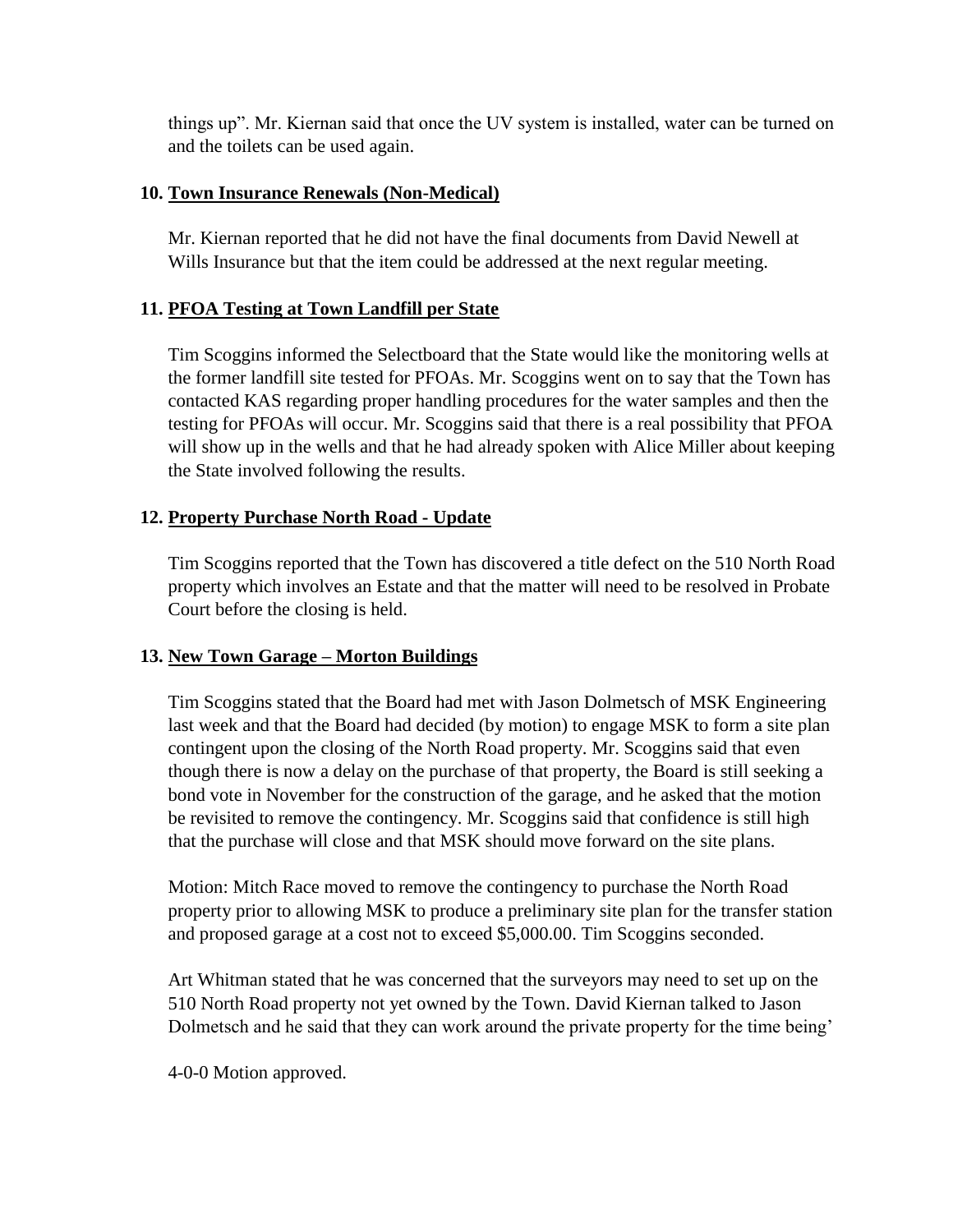David Kiernan also informed the Board that the Town Garage Committee is meeting in Rupert on June  $14<sup>th</sup>$  to inspect their facility again and then review the proposed site in Shaftsbury.

# **14. Award of Bids – East Road Paving**

David Kiernan has received three (3) bids for the East Road paving project:

- 1) Delsignore: \$34,000 reclamation, \$69,000 base course, \$46,000 top course (rounded)  $= $148,773.62$  total
- 2) Peckham Industries: \$26,000 reclamation, \$67,900 base course, \$45,000 top course  $(rounded) = $139,207.65 total$
- 3) Beaudoin Paving: \$21,000 reclamation, \$67,000 base course, \$41,000 top course  $(rounded) = $130,054.92 total$

Motion: Art Whitman moved to award the bid for the East Road Paving project to Beaudoin Paving for \$130,054.92. Ken Harrington seconded.

4-0-0 Motion approved.

# **15. Opening of All Fuels Bids**

David Kiernan informed the Board that he had sent letters to all companies contracted by the Town for the past two (2) years to request bids and had received the following:

- 1) Robert Greene, Inc.: Heating oil \$1.75/gal 6200 gal \$10,850. No propane or road diesel.
- 2) GA Bove: Propane \$0.35/gal OPD above Selkirk, NY , road diesel \$0.35/gal OPD above Albany, NY. No heating oil.
- 3) Suburban Propane: Heating oil \$0.30/gal above cost, propane \$1.75/gal (pre-buy)  $$1.95/gal$  (budget), or cost +  $$0.90/gal$ . OPD No road diesel.
- 4) West Oil: Heating oil \$1.969/gal or cost + \$0.299/gal OPD

Art Whitman suggested that David Kiernan organize the information for a thorough analysis. Tim Scoggins agreed. Art Whitman asked if there was an advantage to awarding to one provider; David Kiernan said there was not.

# **16. Town Administrator's Report**

David Kiernan reported that earlier in the day he had received a letter stating that three (3) registered voters are petitioning for the Town to take over the Shaftsbury Hollow Cemetery. Mr. Kiernan said that he will now contact the Cemetery Committee to begin the six-month process of taking over the cemetery.